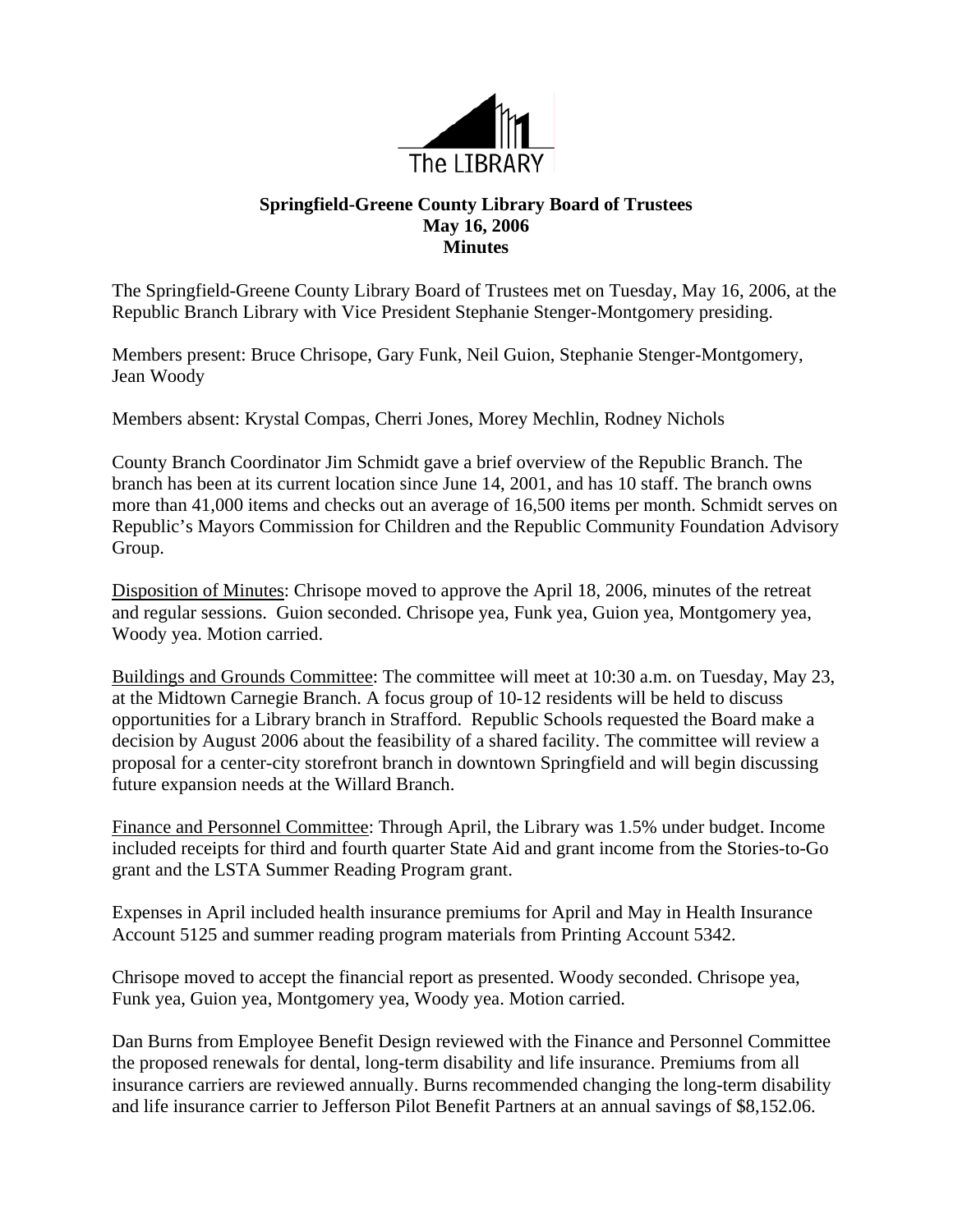Dental insurance rates with Guardian Insurance increased approximately \$4,000 per year. Burns proposed enriching the current plan by adding orthodontic coverage and enhancing periodontal coverage at an annual increase of approximately \$2,300 per year. Burns reviewed coverage from other dental insurance companies, but the plan benefits were not as good as the current plan and some plans had participation requirements.

Burns introduced a voluntary vision plan with employees paying the entire premium through payroll deduction. Staff choosing to purchase vision insurance have several options, and there is no minimum participation requirement.

Chrisope moved to change carriers for long-term disability and life insurance to Jefferson Pilot Benefit Partners, enhance the current dental insurance plan to include adding orthodontic coverage and changing periodontal coverage and offer a voluntary vision plan with employees paying the entire premium. Woody seconded. Chrisope yea, Funk yea, Guion yea, Montgomery yea, Woody yea. Motion carried.

Executive Director Annie Busch reviewed the proposed budget for 2006-2007. Taxes are projected at a 4.2% increase. The personnel budget includes a 2% cost-of-living adjustment for all staff and a step increase averaging 3% for staff on the salary track. A summer grounds keeper position and a part-time Business Office clerk's position to assist with record keeping for the Buildings and Grounds and Computer Services departments were included in the budget. The Friends of the Library contributed funds this budget year for expenses for Strafford Branch startup costs and improvements at the Brentwood Branch. These funds were carried over to the 2006- 2007 budget. It is anticipated to end short-term borrowing with the 2006-2007 budget year. The budget will be approved at the June meeting.

Report of the Director: On May 1-2, Board President Krystal Compas and Executive Director Annie Busch traveled to Washington, D.C., and attended Library Day at the Capitol. The President's budget request for libraries was an increase over last year's appropriations.

About 250 people attended Geezerfest to hear Greene County Clerk Richard Struckhoff's band Geezer. Midtown Carnegie Branch hosted the band Phases, which entertained more than 40 teens.

Tom Peebles and Gary Burgess's terms on the Public Building Corporation Board of Trustees expire June 30, 2006. Busch will draft a letter of appreciation on behalf of the Board thanking them for their years of service to the Library District. Attorney Doug Nickell and accountant Sean Balisle were appointed last month to replace Peebles and Burgess.

Facilities Manager Allen Woody met with representatives from the Missouri Conservation Department and the James River Basin Partnership to discuss the idea of turning the Library Center's detention pond into an area for natural plants and vegetation. Their vision encompasses the entire property and includes rain gardens, walking trails, butterfly gardens, bluebird houses and all kinds of Ozarks flowers, trees and grasses.

Board Education: Collection Management Coordinator Lisa Sampley reviewed the process for inventorying the materials collections at each branch. Last December the Fair Grove Branch was used as a pilot branch for the project. Inventory was taken by scanning designated sections of